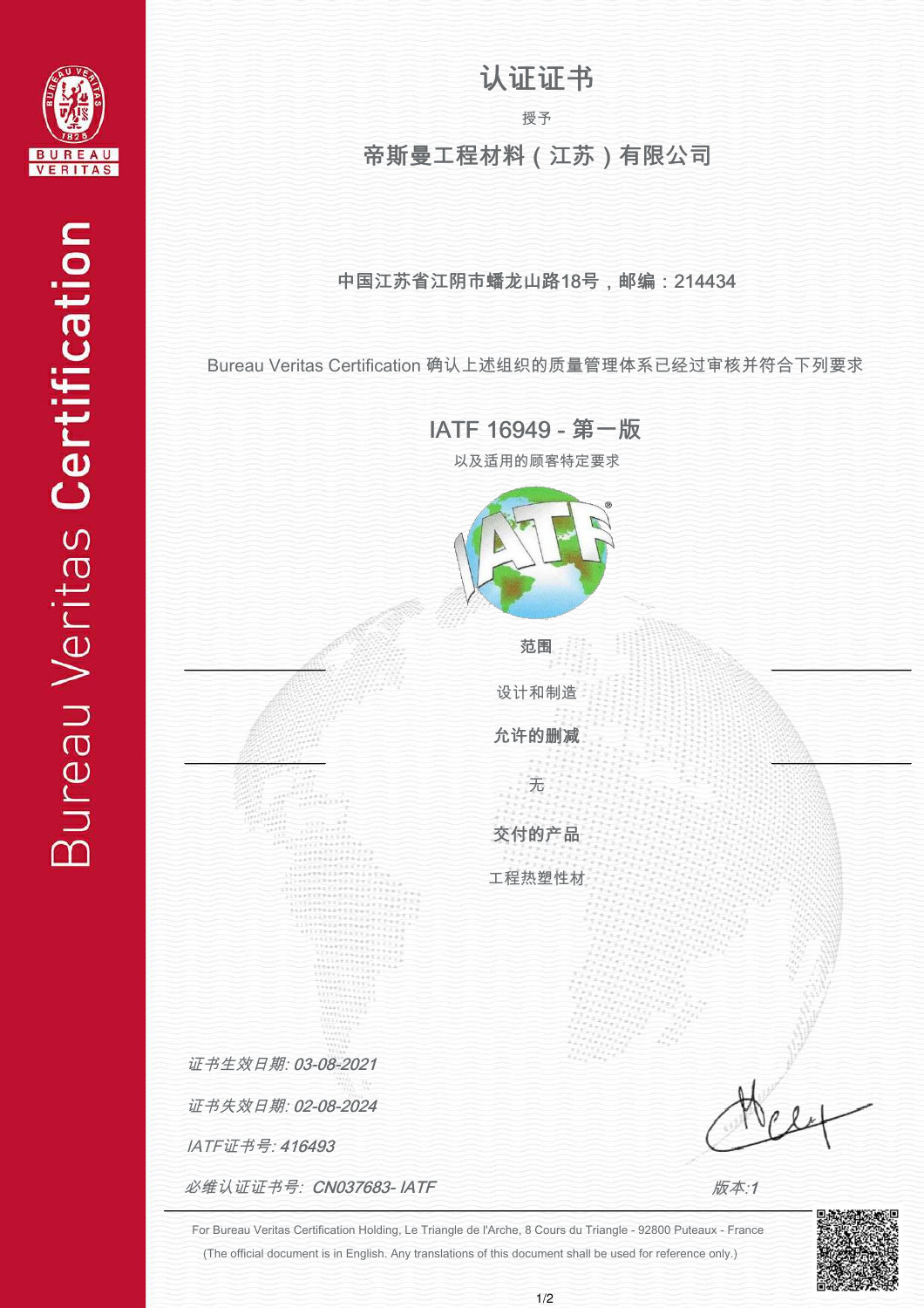



# 认证证书的附录

授予

## 帝斯曼工程材料(江苏)有限公司

#### 中国江苏省江阴市蟠龙山路18号,邮编:214434

外部支持场所



(The official document is in English. Any translations of this document shall be used for reference only.) For Bureau Veritas Certification Holding, Le Triangle de l'Arche, 8 Cours du Triangle - 92800 Puteaux - France



 $\ddot{ }$  $\ddot{ }$  $\ddot{ }$  $\ddot{\phantom{a}}$ j j İ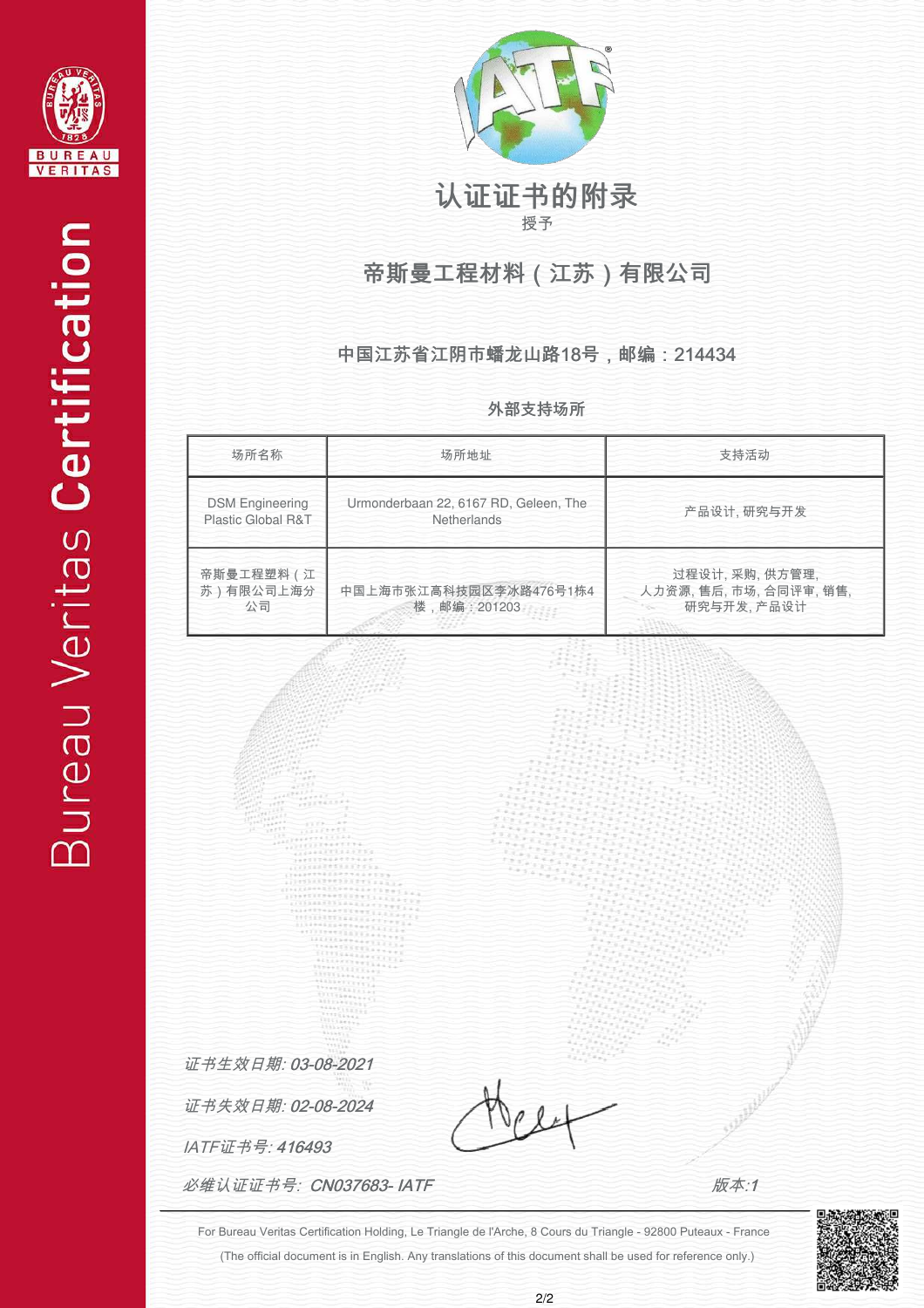

## Certificate of Approval

Awarded to

### DSM Engineering Materials (Jiangsu) Co., Ltd.

#### No.18 Pan Long Shan Road, 214434, Jiangyin, Jiangsu, China

Bureau Veritas Certification certify that the Quality Management System of the above organisation has been audited and found to be in accordance with the requirements of

### IATF 16949 - First Edition

and the applicable customer specific requirements



**SCOPE** 

Design and manufacturing

PERMITTED EXCLUSION(S)

None

#### PRODUCT(S) DELIVERED

Engineered Thermoplastic Materials

Date Of Certification: 03-08-2021

Date Of Expiration: 02-08-2024

IATF Certificate N°: 416493

Bureau Veritas Certification Certificate N°: CN037683-IATF

j j j ļ j j j

Revision:1

(The official document is in English. Any translations of this document shall be used for reference only.) For Bureau Veritas Certification Holding, Le Triangle de l'Arche, 8 Cours du Triangle - 92800 Puteaux - France